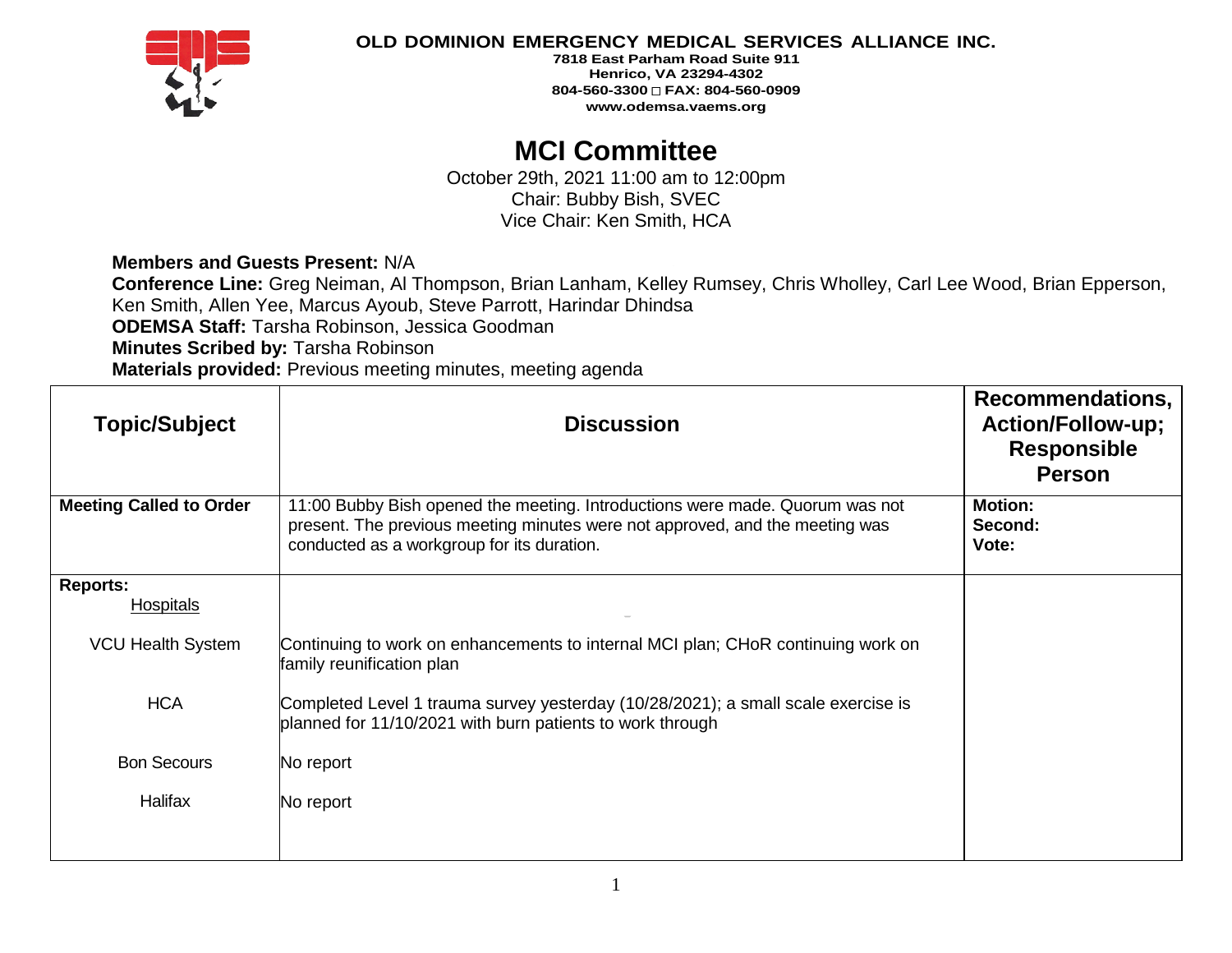

#### **7818 East Parham Road Suite 911 Henrico, VA 23294-4302 804-560-3300 FAX: 804-560-0909 www.odemsa.vaems.org**

| <b>EMS Agencies</b>            |                                                                                                                                                                                                                                                                                |  |
|--------------------------------|--------------------------------------------------------------------------------------------------------------------------------------------------------------------------------------------------------------------------------------------------------------------------------|--|
| Hanover                        | No report                                                                                                                                                                                                                                                                      |  |
| Chesterfield                   | No report                                                                                                                                                                                                                                                                      |  |
| Hampden-Sydney VFD             | No report                                                                                                                                                                                                                                                                      |  |
| <b>CVHC</b>                    | RHCC is available (whether or not it is a designated MCI), even if for situational<br>awareness, and for patients crossing regions, to advise hospitals of incidents; continuing<br>to do preparedness efforts with hospitals, and training/exercises information is available |  |
| <b>Medical Control/Patient</b> |                                                                                                                                                                                                                                                                                |  |
| <b>Distribution</b>            | Thank you for joining us for the Regional Awards ceremony, and congratulations to all the<br>winners; the state winners will be announced at Symposium, and nominations for next                                                                                               |  |
| <b>ODEMSA</b>                  | year will be opening soon                                                                                                                                                                                                                                                      |  |

| <b>Old Business:</b>         | Triage Tags-in the history of triage tags, the tags have been nominally used; is there<br>another tool [that can be created] for providers to use; tags are supposed to be updated<br>but appears to be printed as needed, and not universally distributed; look into putting a<br>small sub-group together to drill down a product to use, as hospitals are also interested                                                                                                                                                                                        |  |
|------------------------------|---------------------------------------------------------------------------------------------------------------------------------------------------------------------------------------------------------------------------------------------------------------------------------------------------------------------------------------------------------------------------------------------------------------------------------------------------------------------------------------------------------------------------------------------------------------------|--|
| <b>New Business:</b>         |                                                                                                                                                                                                                                                                                                                                                                                                                                                                                                                                                                     |  |
| <b>Recent MCIs/Exercises</b> | Cumberland incident-multiple critical adult and peds patients; there was an issue that the<br>family was widely separated [due to location of incident] and some [communication]<br>confusion on what was happening with the patients due to multiple resources from multiple<br>agencies; overall, it was felt that all patients went to appropriate facilities and received the<br>care they needed                                                                                                                                                               |  |
|                              | HCA gave an overview of their MCI exercise-active shooter at Retreat; exercise also took<br>place at Henrico Doctor's Hospital and Parham Doctor's Hospital, with assistance from<br>RAA, RPD, and ODEMSA; a few take-aways was that very few, including hospital admin,<br>knew about the exercise (purposely); people need to be aware that an incident is<br>happening ASAP, more education with admin teams and use of internal plans when there<br>is an incident; up-to-date numbers; address supply chain issues; table top exercises will be<br>implemented |  |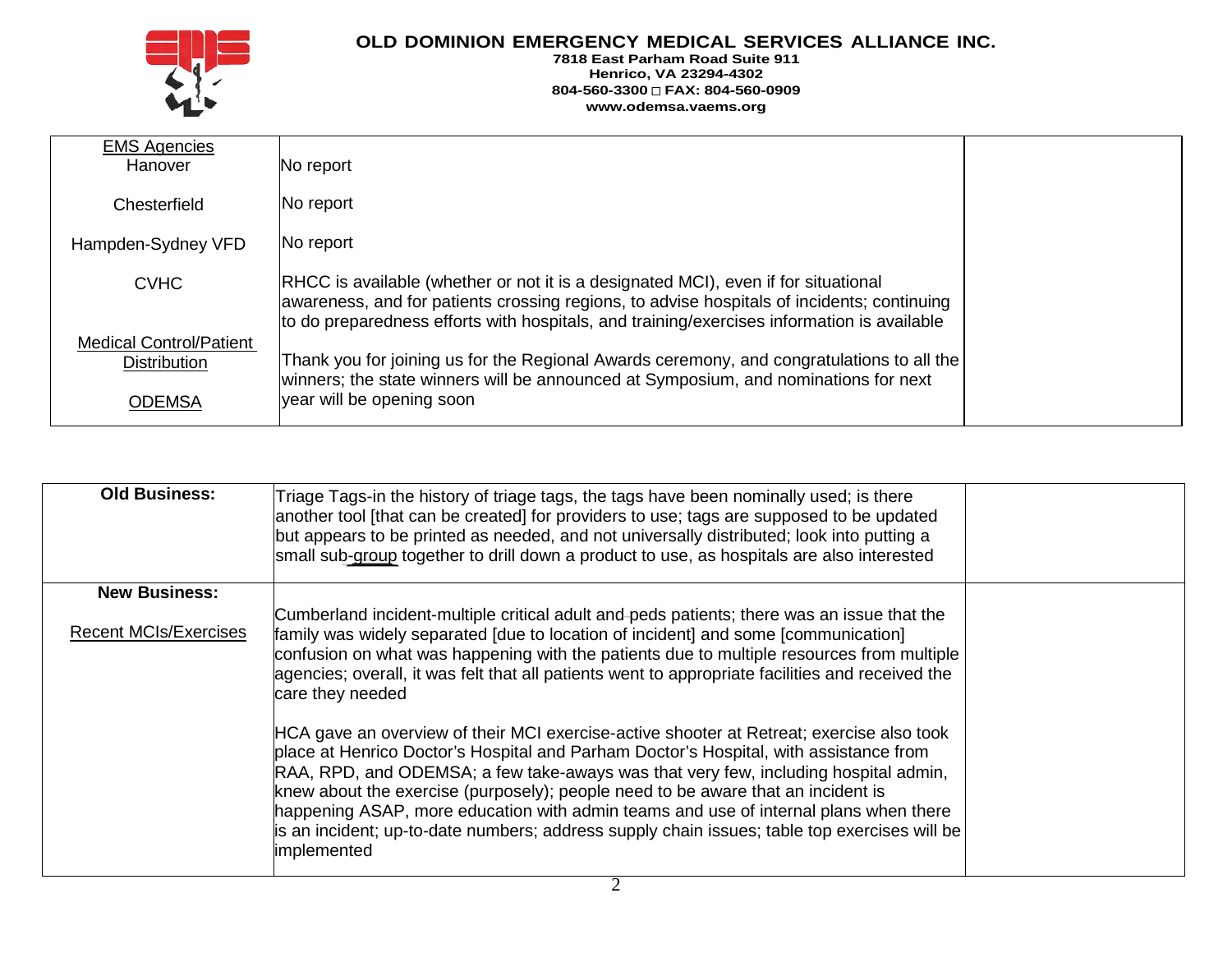

**7818 East Parham Road Suite 911 Henrico, VA 23294-4302 804-560-3300 FAX: 804-560-0909 www.odemsa.vaems.org**

| <b>Business from the Floor</b> | Bubby Bish advised that he was in his final meeting for SVEC, and wanted to let the<br>committee know that it has been an honor to serve as the Chair; he would like to<br>continue as Chair, but also understands if there needs to be a vote for a new one; Ken<br>states will wait until the next meeting to further discuss | <b>Motion:</b><br>Second:<br>Vote: |
|--------------------------------|---------------------------------------------------------------------------------------------------------------------------------------------------------------------------------------------------------------------------------------------------------------------------------------------------------------------------------|------------------------------------|
| Adjourn                        | Meeting was adjourned at 11:31 am                                                                                                                                                                                                                                                                                               |                                    |
| Next Meeting                   | TBD, 2022                                                                                                                                                                                                                                                                                                                       |                                    |